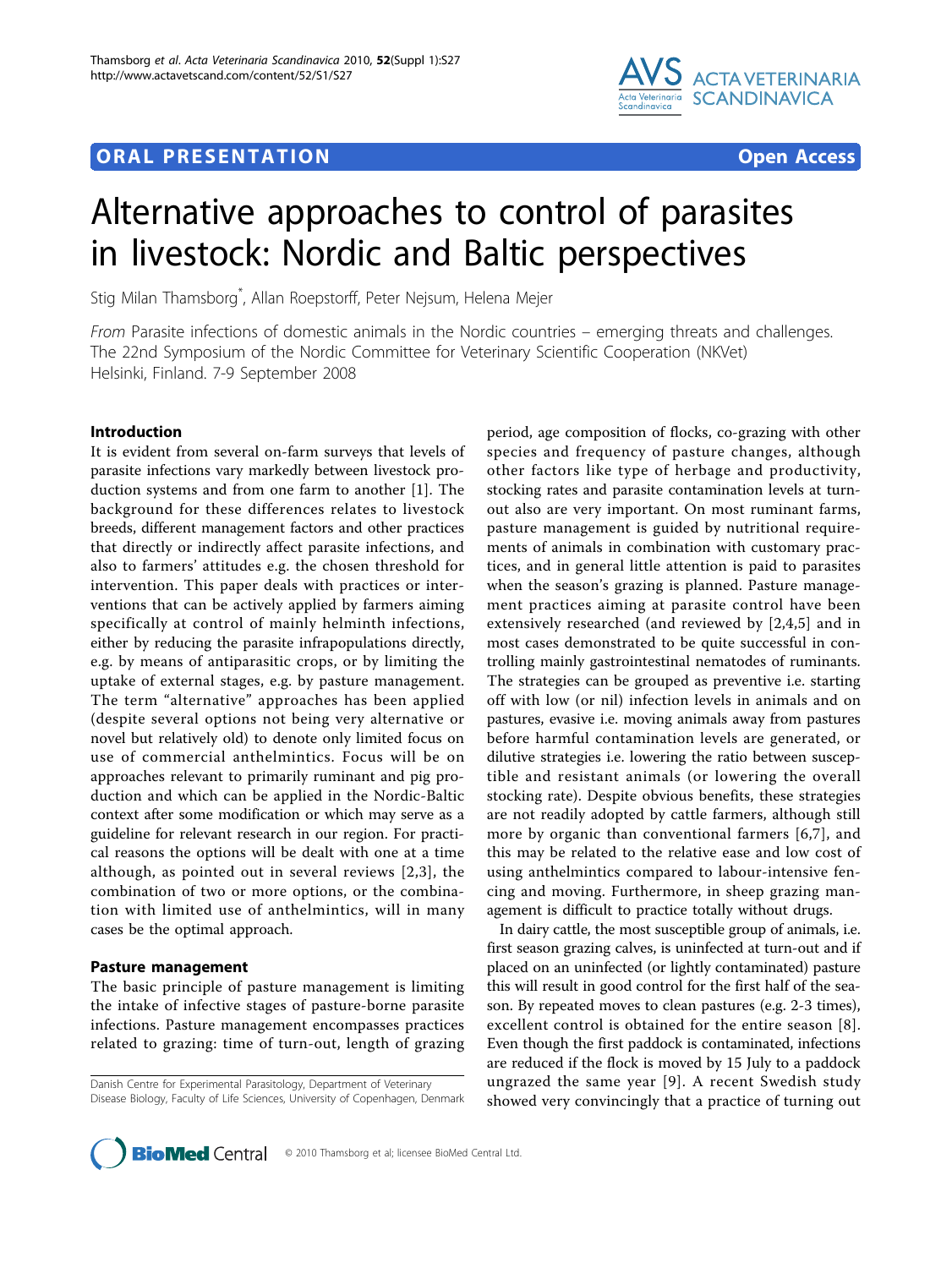first year grazing steers (castrated bulls) on paddocks grazed by second year grazers in the previous season combined with a mid-summer move to clean pasture, result in acceptable control of gastrointestinal nematodes [[10](#page-3-0)]. Male animals are generally more susceptible to parasites than females and steers are believed to have intermediate susceptibility [[11\]](#page-3-0). Recent Danish studies on nematode infections showed susceptibility in steers to be very similar to that of heifers [[9](#page-3-0)]. Several studies have indicated an exacerbating effect of high stocking rates on gastrointestinal nematode infection levels in both cattle and sheep [[12,13](#page-3-0)] whereas the effect is less clear in outdoor pigs [[14](#page-3-0)], which presumably is because pigs tend to stay in the feeding area instead of utilising the paddocks evenly.

Coccidia in ruminants are often transmitted by overwintering pasture infections from one year's young stock to the next [[15](#page-3-0)], and clean pastures at turn-out (read ungrazed the previous year) are thus crucial in control [[16](#page-3-0)]. This is a fact often overlooked by sheep or cattle farmers, e.g. if they have a permanent, after-lambing collecting paddock or if calves as a rule are grazed in close vicinity of the farm [[17](#page-3-0)]. In the case of sheep, similar management practices may also result in problems of nematodirosis in early season ("lamb-to-lamb" disease) as observed in Denmark [\[18](#page-3-0)]. Increasing problems with liver flukes (Fasciola hepatica) are becoming evident in many places in Northern Europe where grazing of cattle is re-introduced on natural wetlands for aesthetical reasons and to maintain biodiversity [[19\]](#page-3-0). In many cases control is achieved by strategic application of flukicides but it would be relevant to employ evasive grazing i.e. a move in mid-August as a means of control. However, few studies, if any, have addressed this approach.

The majority of the pig production in Nordic countries is indoor but pasture management is relevant in conventional outdoor and organic farming where the breeding stock, or all stock, have to be outside for a part of the year. The most common helminths (Ascaris suum and *Trichuris suis*) are characterized by hardshelled eggs and thus sustained longevity on pasture – up to 10 years (reviewed by [\[1\]](#page-3-0), despite initial high death rates [[20\]](#page-3-0). Ongoing Danish experiments using parasite-naïve pigs to trace the levels of contamination on pastures after initial deposition of eggs, have yielded 2 interesting results: firstly, transmission levels are increasing the first 2 years, indicating an unexpected slow development to infectivity; secondly, infection levels were not markedly decreased after 4 years (Mejer and Roepstorff, 2006, unpublished data). This demonstrates fully that at present we cannot provide evidencebased recommendations with regard to paddock rotation in pigs – 2-3 years are obviously not enough! In contrast, it seems that Oeosphagostomum spp. have a poor survival over winter [[14](#page-3-0),[21,22](#page-3-0)] and do not constitute a

problem in strictly outdoor sow herds [[23](#page-3-0)] while the coccidian parasite Isospora suis seems to be controlled by routine moving of the farrowing huts between farrowings [[24\]](#page-3-0).

The principles of pasture management may be applied to indoor stabling of pigs in large pens with plenty of straw bedding, e.g. deep-litter systems. In these cases, the continuous use of a pen will inevitably lead to increasing levels of parasite infections [[25](#page-3-0)] and all-outall-in systems need to be applied. With the forthcoming implementation of EU-legislation stipulating loose housing in enriched environments (e.g. wallowing) for sows for part of the gestation, an increased risk of helminth transmission may be anticipated.

## Bioactive crops and nutrition

It is difficult to draw a clear distinction between bioactive crops, plant (herbal) medicine and nutrition as such. Bioactive crops (nutraceuticals) are plants containing secondary metabolites that are considered beneficial for their positive effect on animal health (in casu helminth control) rather than their direct nutritional value [[26](#page-3-0)]. These crops can be used as fresh forages for grazing or as conserved feed in the daily ration without any adverse effect. They may be grown in the normal crop rotation and therefore draw some attention from commercial seed companies. In plant medicine dosing is usually a very critical issue and extraction steps are often included.

In small ruminants, extensive studies worldwide on bioactive crops have focused on forages rich in condensed tannins (4-8% of dry matter) and their effect on gastrointestinal nematodes [\[26,27](#page-3-0)]. The relevant temperate/subtropical forages include sainfoin (Onobrychis viciifolia), sulla (Hedysarum coronarium) and larger trefoil (Lotus pedunculatus), all with limited distribution in Nordic-Baltic countries. Condensed tannins are secondary metabolites related to plant defence against herbivory and constitute a poorly defined group of polyphenolic compounds, based on flavan-3-ol monomers (prodelphinidins or procyanidins) and characterized by a protein-binding capacity (tanning!) [\[28\]](#page-3-0). The variability is large within condensed tannins and is related to plant species, growth conditions, stage of development, cuts etc. Due to this variability many findings are inconsistent or even contradictory. However, there is now ample evidence from in vitro and in vivo studies that forages with condensed tannins may affect all stages of parasitic nematodes, leading to reduced establishment of infective larvae, lowered fecundity of adult nematodes and in some cases, reduction in worm burdens. Effects have been observed against both abomasal and intestinal nematodes but this may, like in many other instances, depend on plant species or stage, e.g. the ratio between prodelphinidins and procyanidins [\[29\]](#page-3-0). It has long been debated whether the effects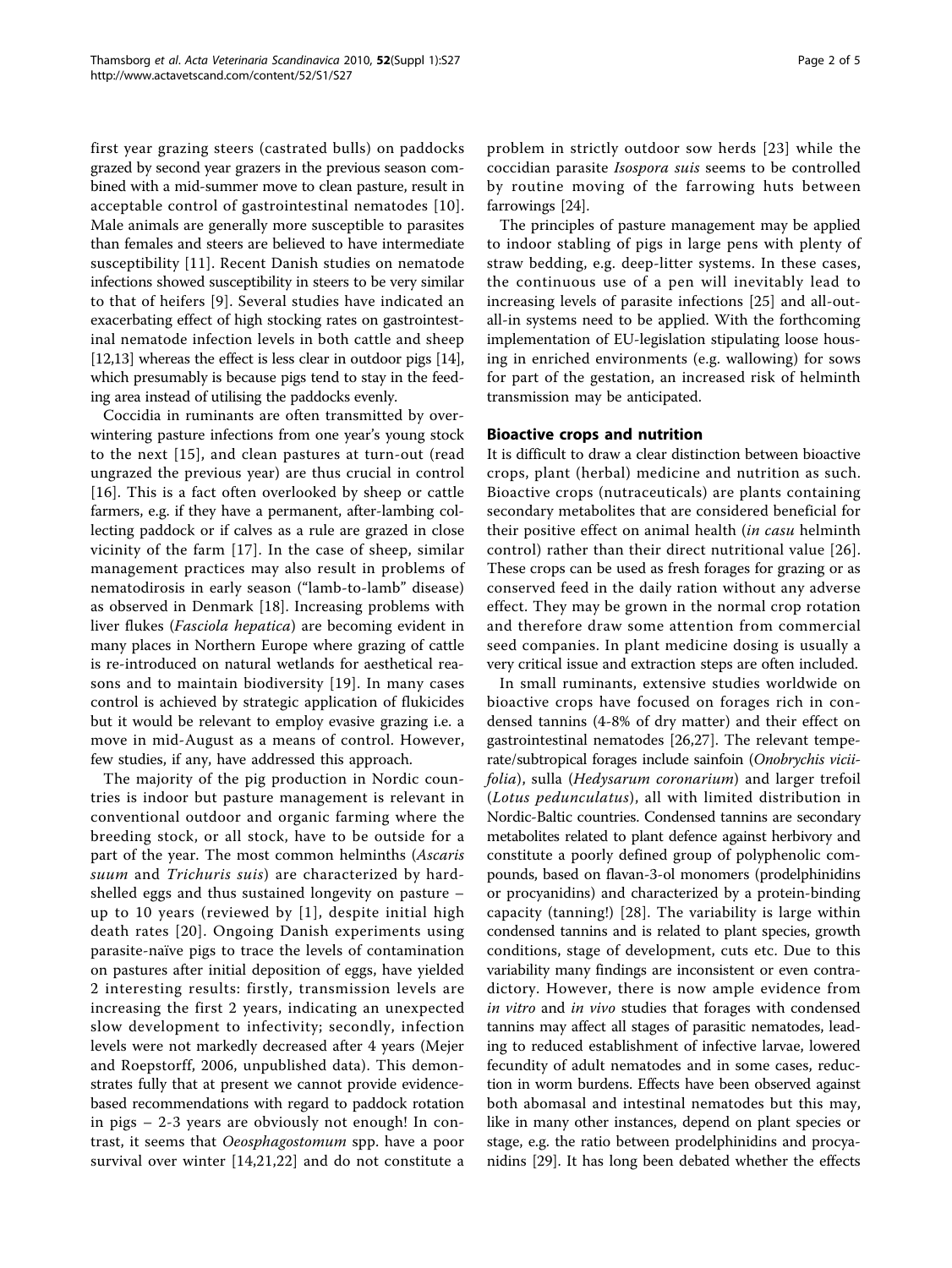are direct by harming residing/incoming nematodes, or indirect by improving immunity through more rumenby-pass protein [[28](#page-3-0)]. Recent studies have clearly indicated direct effects of condensed tannins from conserved sainfoin including inhibited exsheathment of infective larve, diminished pathological changes in larvae following short term exposure and reduced penetration of abomasal mucosa ([[29,](#page-3-0)[30](#page-4-0)]; Severine Brunet, pers. communication, 2008). A leafy cultivar of chicory (Cichorium intybus) suitable for ruminant grazing, although not rich in condensed tannins, does exhibit similar effects on nematodes, and this forage may prove to be more appropriate in the Nordic-Baltic context [\[31,](#page-4-0)[26](#page-3-0)].

It has been known for more than a decade that structure and composition of the feed may influence establishment and fecundity of intestinal nematodes of monogastric animals [[32](#page-4-0)]. A low fibre content and high level of easily fermentable carbohydrates may lower parasitism. Roots of chicory (Cichorium intybus) and seeds of lupin are rich in such fermentable carbohydrates, particularly fructans (inulin). In pigs, almost complete reduction of the egg output of Oesophagostomum spp. has been acheived by adding purified inulin [[33\]](#page-4-0) or dried chicory roots to the diet [\[22](#page-3-0)]. High reductions in worm counts have been observed in some studies [[33,34](#page-4-0)] but not in all [[22\]](#page-3-0). Incomplete elimination of worms may explain why depression of egg excretion has been partially reversible as egg counts were shown to increase when the carbohydrates were withdrawn from the diet ([[33\]](#page-4-0); Helena Mejer, unpublished data, 2008). The fermentable carbohydrates are only partially degraded in the small intestine, and the mechanism of action is most likely related to the production of short chain fatty acids during their fermentation in the large intestine [[35](#page-4-0)]. It is believed that the short chain fatty acids directly or indirectly cause adverse conditions for residing nematodes just as there is a shift in microbial composition [[36\]](#page-4-0). Consequently, T. suis, another inhabitant of the large intestine, is moderately affected but results are inconsistent [\[37](#page-4-0)-[39](#page-4-0)]. Furthermore, early larval stages of A. suum penetrate the large intestine before the migratory liver phase and establishment of incoming infections may be affected [\[22](#page-3-0)] but not established adult infections (Helena Mejer, unpublished data, 2008). As the major targets of nematode control in pig outdoor production in the Nordic context are indeed A. suum and T. suis, these findings need further investigation to be of practical relevance.

## Selective breeding for host resistance

In ruminants, faecal egg counts, nematode worm counts and related morbidity markers, like pepsinogen for cattle and anaemia scores for sheep with haemonchosis, show moderate heritabilities (0.3-0.4), and this forms the basis for a breeding approach to control of gastrointestinal nematodes, as reviewed by e.g. [\[40\]](#page-4-0) and [\[41\]](#page-4-0). In large wool producing countries (New Zealand and Australia) selective breeding for host resistance is now implemented on many commercial enterprises. Quantitative Trait Loci (QTLs) have been identified and a first DNA test for sheep is now commercially available (Catapult Genetics NZ) but breeding values are in most instances still based on faecal egg counts. Reduction rates in faecal egg counts are estimated to be approx. 2% annually [[42](#page-4-0)] but the reduction in anthelmintic treatment frequency remains to been demonstrated. Selective breeding for resistance has been associated with disadvantages, e.g. low productivity when unexposed, or increased tendency to scouring associated with larval exposure, due to higher immunological responsiveness [[43](#page-4-0)]. Combining low faecal egg counts with other traits, e.g. productivity, in a selection index is therefore presently considered most suitable [[41](#page-4-0)].

In pigs, Danish studies based on examination of 200 offspring of known matings revealed heritabilities of faecal egg counts of A. suum of 0.3-0.4 and of T. suis of 0.4-0.7 [[44\]](#page-4-0). For *T. suis* the heritabilities depended on time in relation to start of infection: during the early expulsion phase heritabilities were highest, probably indicating close genetic control of the onset of immunity. For Ascaris a number of other parameters like actual worm burden, total egg output and antibodylevels were also heritable whereas this was not the case for the size and fecundity of the worms (Peter Nejsum, unpublished data, 2009). It is obvious that breeding for increased host resistance is also an option within the pig industry and may be highly relevant in free-range systems.

## Conclusions

Other options, apart from those mentioned above, remain, including biological control with nematode-trapping fungi against free-living larvae, copperoxide needles against abomasal nematodes, vaccination against gastrointestinal nematodes of sheep, etc. For different reasons these options are not expected to be available in the Nordic or Baltic context in the foreseeable future. In contrast, many forms of grazing management do work in ruminants and should always form the backbone of any control program. Nutritional supplementation to grazing ruminants is also immediately available but the costs and benefits need to be considered – if herbage amount and quality is sufficient very little extra is gained by additional supplementation. Selective breeding is an obvious option in small ruminants and perhaps in pigs and beef/dual purpose cattle. More basic research is needed on bioactive forages with regard to mode of action and possible active compounds in order to select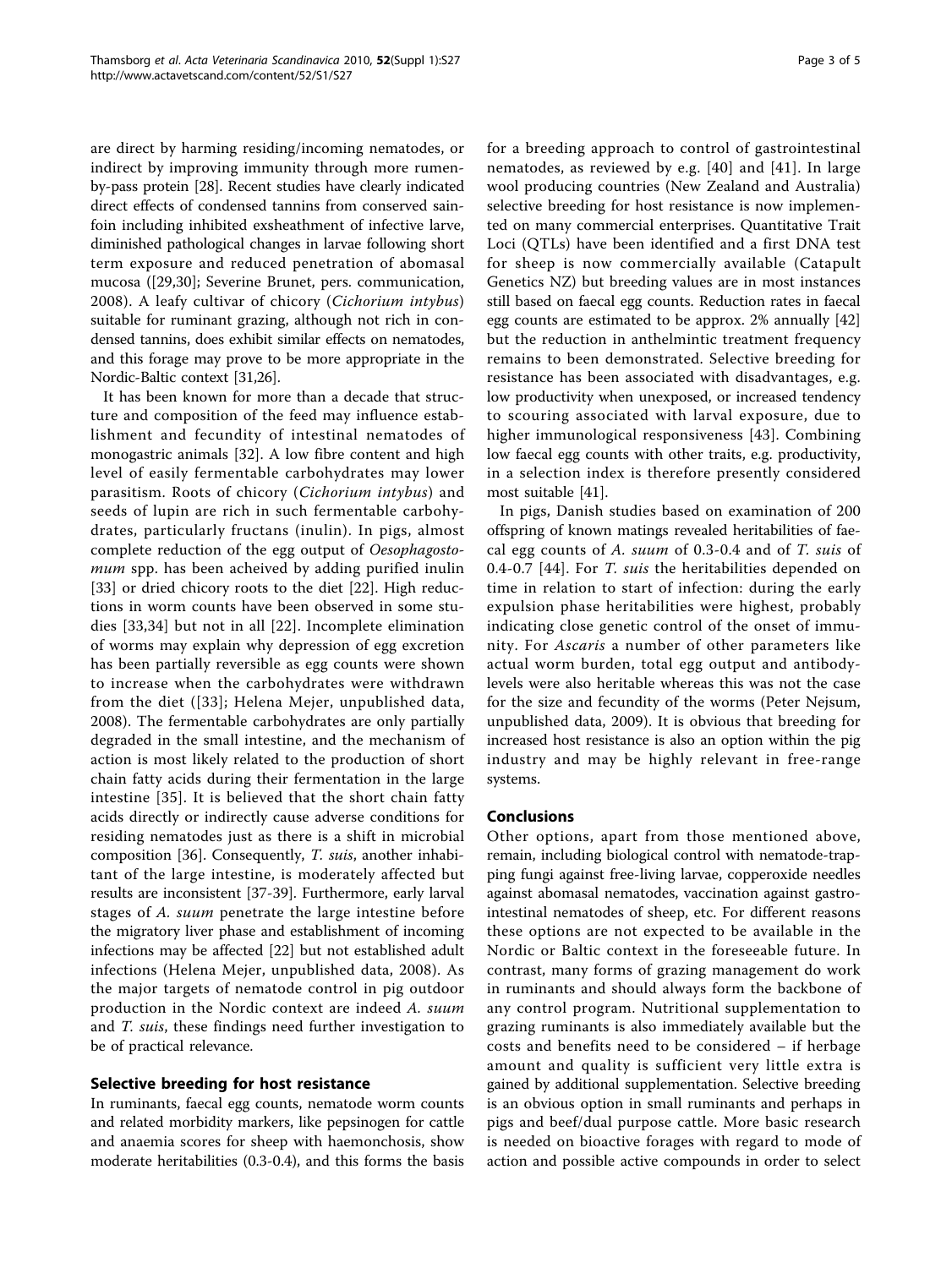<span id="page-3-0"></span>the most appropriate forage species/cultivars. None of these approaches should be considered 'stand alone' control measures due to their moderate efficacy and integration with anthelmintics will continue to be a necessity.

Today it is widely recognized that with the limited arsenal of anthelmintics and the constant spread of anthelmintic resistance, we cannot keep livestock free of nematodes during their entire production life by drug application alone. We need to provide support for the susceptible young stock, e.g. optimal nutrition and limited parasite challenge, during the phase of acquisition of immunity until they can cope with infections. Thus, our mission as veterinarians and parasitologists has changed accordingly and a new approach to achieve sufficient levels of immunity with acceptable levels of production loss and uncompromised animal welfare by prudent (read minimal) use of anthelmintics has emerged. This represents a shift in paradigm, because previously the issue of most concern was achieving the highest production possible. Now we must consider how to transfer this new message 'across the fence' to farmers and extension staff. The future challenges are indeed numerous.

#### Acknowledgements

The authors are grateful for valuable comments from Dr. A. L. Willingham on an earlier version of this paper.

#### Published: 13 October 2010

#### References

- Roepstorff A: Ascaris suum in pigs: population biology and epidemiology. Doctorate Thesis, The Royal Veterinary and Agricultural University, Copenhagen 2003, 227.
- 2. Waller PJ: Sustainable nematode parasite control strategies for ruiminant livestock by grazing management and biological control. Animal Feed Science and Technology 2006, 126:277-289.
- 3. Waller PJ, Thamsborg SM: [Nematode control in](http://www.ncbi.nlm.nih.gov/pubmed/15363444?dopt=Abstract) 'green' ruminant [production systems.](http://www.ncbi.nlm.nih.gov/pubmed/15363444?dopt=Abstract) Trends in Parasitology 2004, 20(10):493-497.
- 4. Barger I: Grazing Management for the Control of Nematode Parasites. Sustainable Parasite Control in Small Ruminants ACIARLF Le Jambre, MR Knox 1996, 146-150.
- 5. Thamsborg SM, Roepstorff A: Parasite problems in organic livestock production systems and options for control. Journal of Parasitology 2003, 89:S277-S284.
- Svensson C, Hessle A, Höglund J: Parasite control methods in organic and conventional dairy herds in Sweden. Livestock Production Science 2000, 66:57-69.
- 7. Weinreich LL, Thamsborg SM, Jensen AM, Vaarst M, Rasmussen J: Parasite control in Danish organic dairy herds and farmers' attitudes to agricultural production. Enhancing Animal Health Security and Food Safety in Organic Livestock Production. Proceedings of the 3rd SAFO Workshop. 16–18 September 2004, Falenty, Poland Sustaining Animal Health and Food Safety in Organic Farming, University of Reading, ReadingHovi, M., Zastawny, J. and Padel, S. 2005, 165.
- 8. Eysker M, van der Aar WM, Boersema JH, Githiori JB, Koyman FNJ: [The](http://www.ncbi.nlm.nih.gov/pubmed/9653993?dopt=Abstract) [effect of repeated moves to clean pasture on the build up of](http://www.ncbi.nlm.nih.gov/pubmed/9653993?dopt=Abstract) [gastrointestinal nematode infections in calves.](http://www.ncbi.nlm.nih.gov/pubmed/9653993?dopt=Abstract) Veterinary Parasitology 1998, 76:81-94.
- 9. Kristensen T, Thamsborg SM, Andersen HR, Søegaard K, Nielsen AL: Effects of grazing system on production and parasitism of dairy breed heifers

and steers grazing wet marginal grasslands. Animal Science 2006, 82:201-211.

- 10. Larsson A, Dimander SO, Rydzik A, Uggla A, Waller PJ, Höglund J: [A 3-year](http://www.ncbi.nlm.nih.gov/pubmed/16971047?dopt=Abstract) [field evaluation of pasture rotation and supplementary-feeding to](http://www.ncbi.nlm.nih.gov/pubmed/16971047?dopt=Abstract) [control parasite infection in first-season grazing cattle](http://www.ncbi.nlm.nih.gov/pubmed/16971047?dopt=Abstract) – Effects on [animal performance.](http://www.ncbi.nlm.nih.gov/pubmed/16971047?dopt=Abstract) Veterinary Parasitology 2006, 142:197-206.
- 11. Barger I: [Influence of sex and reproductive status on susceptibility of](http://www.ncbi.nlm.nih.gov/pubmed/8354597?dopt=Abstract) [ruminants to nematode parasitism.](http://www.ncbi.nlm.nih.gov/pubmed/8354597?dopt=Abstract) International Journal for Parasitology 1993, 23:463-469.
- 12. Thamsborg SM, Jørgensen RJ, Nansen P: [Internal parasitism of steers](http://www.ncbi.nlm.nih.gov/pubmed/9787494?dopt=Abstract) [grazing extensively at different stocking rates.](http://www.ncbi.nlm.nih.gov/pubmed/9787494?dopt=Abstract) Acta vet. scand 1998, 39:311-323.
- 13. Thamsborg SM, Jørgensen RJ, Ranvig H, Bartlett P, Waller PJ, Nansen P: The performance of grazing sheep in relation to stocking rate and exposure to nematode infections. Livestock Production Science 1998, 53:265-277.
- 14. Thomsen LE, Mejer H, Wendt S, Roepstorff A, Hindsbo O: [The influence of](http://www.ncbi.nlm.nih.gov/pubmed/11470180?dopt=Abstract) [stocking rate on transmission of helminth parasites in pigs on](http://www.ncbi.nlm.nih.gov/pubmed/11470180?dopt=Abstract) [permanent pasture during two consecutive summers.](http://www.ncbi.nlm.nih.gov/pubmed/11470180?dopt=Abstract) Veterinary Parasitology 2001, 99:129-146.
- 15. Svensson C: [Survival of oocysts of Eimeria alabamensis on pastures](http://www.ncbi.nlm.nih.gov/pubmed/7572462?dopt=Abstract) [under different climatic conditions in Sweden.](http://www.ncbi.nlm.nih.gov/pubmed/7572462?dopt=Abstract) Acta Vet. Scand 1995, 36:9-20.
- 16. Lindqvist A: Animal Health and Welfare in Organic Sheep and Goat Farming - Experiences and reflections from a Swedish outlook. In: Veterinary challenges in Organic Farming. Proc. 14th Nordic Committee for Veterinary Scientific Cooperation Symposium, Acta vet. Scand. 2001, 95:27-31.
- 17. Nielsen B, Thamsborg SM, Kristensen T: Feed supplements for young dairy breed calves after turn-out to pasture: Effect on weight gain and subclinical coccidiosis in organic production systems. Acta Agricultura Scandinavica, Section A, Animal Science 2003, 53:1-10.
- 18. Thamsborg SM, Githigia SM, Larsen ML, Nansen P, Henriksen SAa: Infektion med Nematodirus battus, en ny parasit hos får i Danmark (Nematodirus battus, a new parasitic infection in sheep in Denmark). Dansk Veterinærtidsskrift 1996, 79:231-232.
- 19. Pritchard GC, Forbes AB, Williams DJ, Salimi-Bejestani MR, Daniel RG: [Emergence of fasciolosis in cattle in East Anglia.](http://www.ncbi.nlm.nih.gov/pubmed/16272544?dopt=Abstract) Vet.Rec 2005, 157:578-582.
- 20. Larsen MN, Roepstorff A: [Seasonal variation in development and survival](http://www.ncbi.nlm.nih.gov/pubmed/10466129?dopt=Abstract) [of Ascaris suum and Trichuris suis eggs on pastures.](http://www.ncbi.nlm.nih.gov/pubmed/10466129?dopt=Abstract) Parasitology 1999, 119:209-220.
- 21. Roepstorff A, Murrell KD: [Transmission dynamics of helminth parasites of](http://www.ncbi.nlm.nih.gov/pubmed/9193949?dopt=Abstract) [pigs on continuous pasture: Oesophagostomum dentatum and](http://www.ncbi.nlm.nih.gov/pubmed/9193949?dopt=Abstract) [Hyostrongylus rubidus.](http://www.ncbi.nlm.nih.gov/pubmed/9193949?dopt=Abstract) International Journal for Parasitology 1997, 27:553-562.
- 22. Mejer H: Transmission, infection dynamics and alternative control of helminths in organic swine. Ph. D. Thesis, The Royal Veterinary and Agricultural University, Copenhagen 2006.
- 23. Carstensen L, Vaarst M, Roepstorff A: [Helminth infections in Danish](http://www.ncbi.nlm.nih.gov/pubmed/12062513?dopt=Abstract) [organic swine herds.](http://www.ncbi.nlm.nih.gov/pubmed/12062513?dopt=Abstract) Veterinary Parasitology 2002, 106(3):253-264.
- 24. Roepstorff A, Jørgensen RJ, Nansen P, Henriksen SAa, Skovgaard J, Andreasen MPetersen: Parasitter hos økologiske svin (Parasites in certified organic production of swine). Project report from Danish Abattoirs 1992, 36.
- 25. Holmgren N, Nilsson O: Inverkan av produktionsplanering och skabbsanering på tarmnematoder hos bis-grisar (Influence of production planning and mange control on nematodes of pigs). Project report from Köttböndernas Forskningsprogram project No. G37-97, Svenska Djurhälsovården 1998.
- 26. Hoste H, Jackson F, Athanasiadou S, Thamsborg SM, Hoskin SO: [The effects](http://www.ncbi.nlm.nih.gov/pubmed/16632404?dopt=Abstract) [of tannin-rich plants on parasitic nematodes in ruminants.](http://www.ncbi.nlm.nih.gov/pubmed/16632404?dopt=Abstract) Trends in Parasitology 2006, 22(6):253-261.
- 27. Hoste H, Torres-Acosta JF, Alonso-Diaz MA, Brunet S, Sandoval-Castro C, Adote SH: Identification and validation of bioactive plants for the control of gastrointestinal nematodes in small ruminants. Proc. of 5th International Workshop: Novel Approaches to the Control of Helminth Parasites of Livestock. Tropical Biomedicine 2008, 25(1 Supplement):56-72.
- 28. Mueller-Harvey I: Unravelling the conundrum of tannins in animal nutrition and health. Journal of Science, Food and Agriculture 2006, 86:2010-2037.
- 29. Brunet S, Jackson F, Hoste H: [Effects of sainfoin \(Onobrychis viciifolia\)](http://www.ncbi.nlm.nih.gov/pubmed/18093592?dopt=Abstract) [extract and monomers of condensed tannins on the association of](http://www.ncbi.nlm.nih.gov/pubmed/18093592?dopt=Abstract)